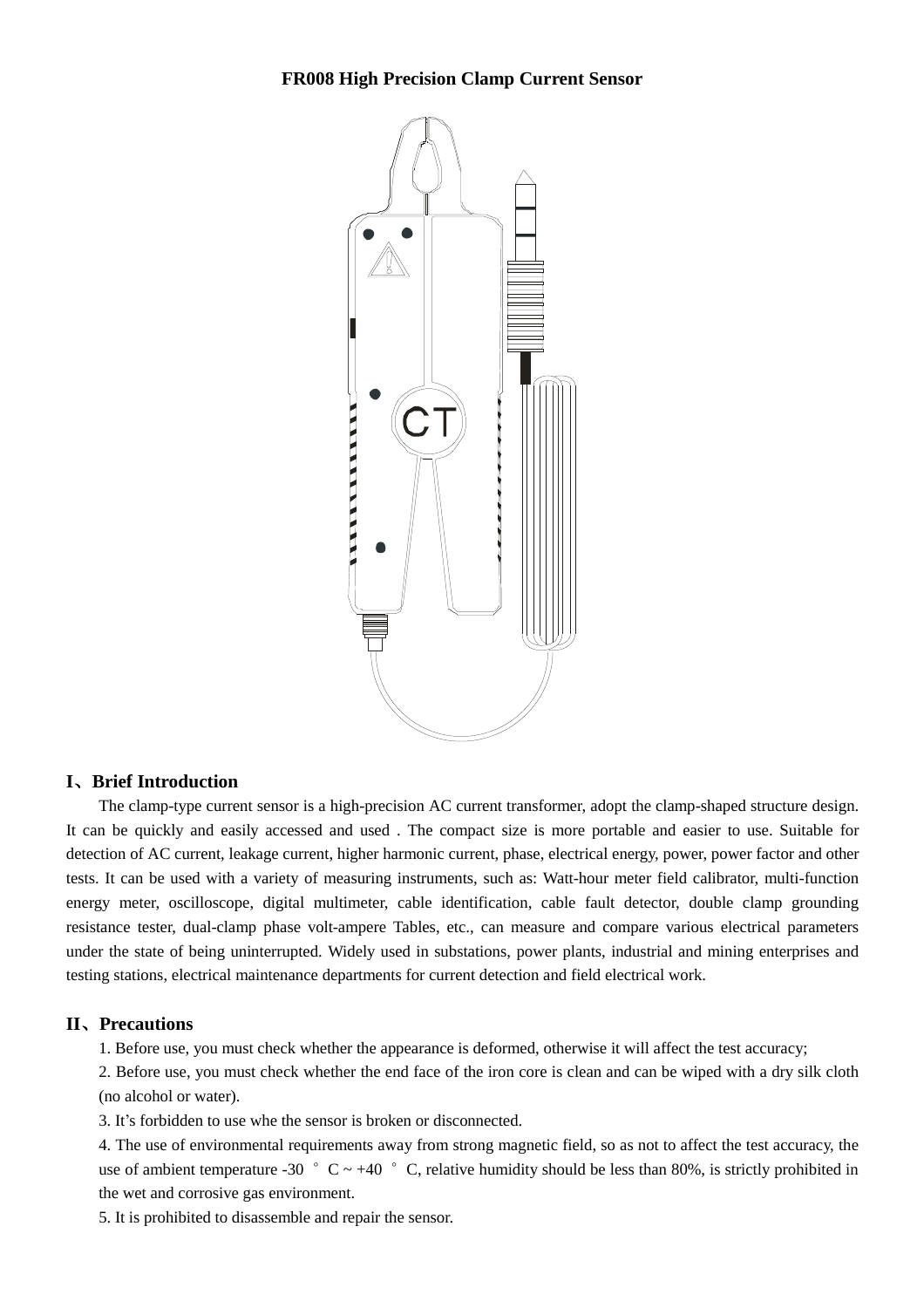- 6. The core end must be kept clean and closed during use.
- 7. "A " safety sign, indicating that the input voltage or current should not exceed the marked value, this is to protect the internal circuit from damage.
- 8. Handle gently during use to prevent heavy objects from colliding to avoid affecting accuracy.
- 9. After use, it must be stored in a clean environment.

# **III、Specification Size**

1. External Dimensions



- 1. Clamp head
- 2. Direction mark identification (identify the same name when detecting phase)
- 3. Output leads
- 4. Sensor output plug (φ3.5mm audio plug)
- 5. Coil tap
- 6. Coil tap

## 2. Specification Parameter

| <b>Features</b>    | Portable CT clamp structure, safe and convenient to use                                                           |
|--------------------|-------------------------------------------------------------------------------------------------------------------|
| <b>Jaw Size</b>    | $\Phi$ 7.5mm                                                                                                      |
| Range              | AC 0~30A                                                                                                          |
| <b>Resolution</b>  | AC 0.01mA                                                                                                         |
| <b>Accuracy</b>    | $0.5\%$ FS(50Hz/60Hz; 23°C $\pm$ 2°C)                                                                             |
| <b>Phase Error</b> | $(50$ Hz/60Hz;23 °C $\pm$ 2°C)<br>$\leqslant$ 2 $^{\circ}$                                                        |
| <b>Turn Ratio</b>  | 2500: 1 (optional 2000:1; 1000:1)                                                                                 |
| <b>Reference</b>   | RL: $0 \sim 300 \text{mA} \le 500 \Omega$ : $0 \sim 3 \text{A} \le 50 \Omega$ : $0 \sim 30 \text{A} \le 5 \Omega$ |
| Load               |                                                                                                                   |
| <b>Dimensions</b>  | L/T/H 42mmX 20mmx 137mm                                                                                           |
| Output             | 3.5mm audio plug                                                                                                  |
| <b>Interface</b>   |                                                                                                                   |
| <b>Output Line</b> | 2m                                                                                                                |